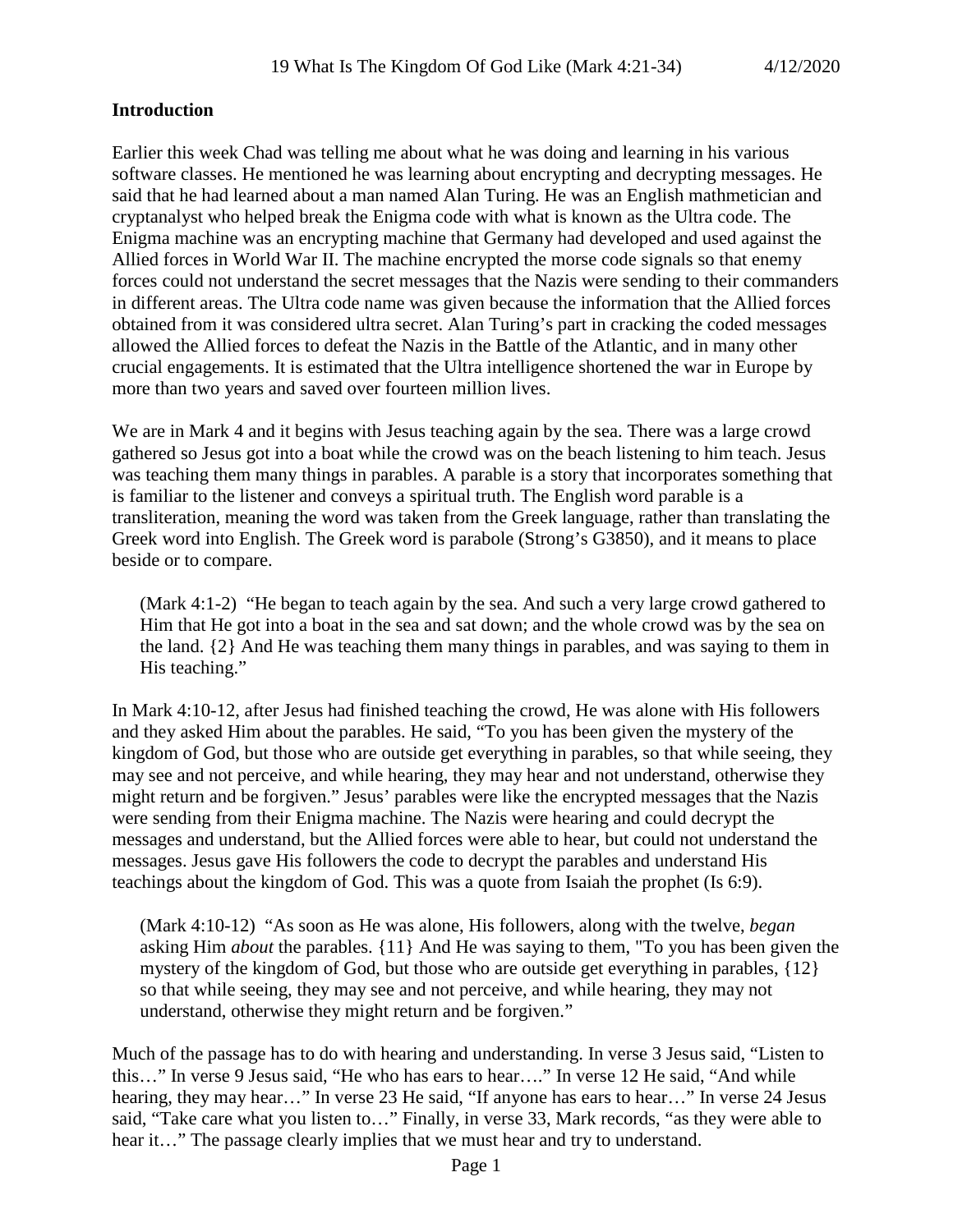A couple of weeks ago I was listening to a video that I had taken of my father teaching about Tripping. He began his lecture by telling the class, "If any of you are tired or dozing off, wake up. What I am about to tell you is the most important lecture of the whole two-week school. So, wake up and pay close attention. That was my father's way of saying what Jesus said. "Listen to this…If anyone has ears to hear…take care what you listen to." Jesus wanted people to pay close attention and to listen. God does not desire for any to perish, but for all to come to repentance (2 Peter 3:9). He wants to give us the Ultra Decoding package so that we can hear the message with understanding.

This morning as I was having breakfast with my wife, I told her that the message today is one of the most important messages that I will give all year. I try to give messages about word, prayer, marriage, communication, relationships, and many areas during the year. I want to give a balanced spiritual diet and to teach the whole counsel of God. The message today is about the word of God, and like my father, I exhort you to listen and pay attention. It is one of the most important messages that I will give all year.

Our passage ends today by saying, "with many such parables He was speaking the word to them, so far as they were able to hear it; and He did not speak to them without a parable, but He was explaining everything privately to His own disciples." Jesus disciples got the decrypted messages and the crowds got only the parables. They understood the physical illustration, but they did not get the interpretation and the understanding that the disciples got.

(Mark 4:33-34) "With many such parables He was speaking the word to them, so far as they were able to hear it; {34} and He did not speak to them without a parable; but He was explaining everything privately to His own disciples."

Two weeks ago we covered the first parable, which was the parable about the four soils. The sower sowed beside the hard ground and the birds came and ate up the seed so that it never grew. Jesus said that when people with hard hearts heard the word, the devil takes away the word that was sown. The second soil where seed was sown was the rocky ground. It sprouted right away but had no depth so it withered. Jesus explained that they people receive the word immediately with joy, but they fall away in affliction or persecution. In these last days there will be more affliction and persecution, so those who are not well grounded will fall away. The third seed was sown into thorny soil. The thorns, or the deceitfulness of riches and the worries of the world choke out the word so that it becomes unfruitful. The fourth soil was good soil and the seed sown into it produced fruit, thirty, sixty, and a hundredfold. The first parable was about the soils. This was one of many parables that Jesus taught to the crowds that day.

Our passage today begins with verses 21-25. Jesus said that "a lamp is not brought to be put under a basket, is it, or under a bed? Is it not to be brought to be put on the lampstand? For nothing is hidden, except to be revealed; nor has anything been secret, but that it would come to light. If anyone has ears to hear, let him hear." Jesus was wrapping up the parable about the four soils. God wants the word to enter into good soil and to produce lots of fruit. The purpose of sowing the seed is to produce fruit. The purpose of a lamp is to give off light. The word in our lives is to be a light to others. It is to be seen by others. The seed is not sown into our lives to be hidden or kept secret; it is to be revealed through our lives.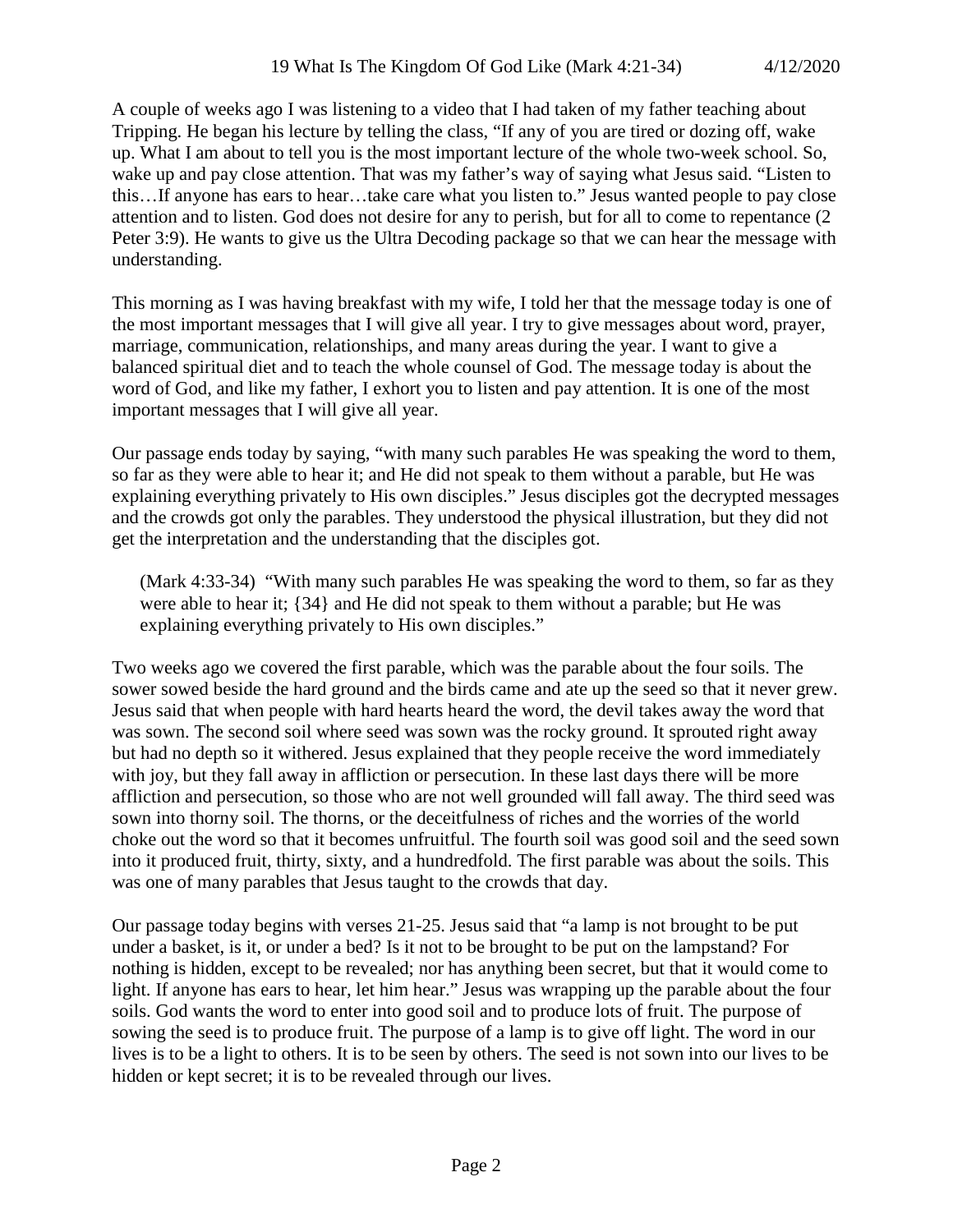(Mark 4:21-22) "And He was saying to them, "A lamp is not brought to be put under a basket, is it, or under a bed? Is it not *brought* to be put on the lampstand? {22} For nothing is hidden, except to be revealed; nor has *anything* been secret, but that it would come to light."

In the Hebrew culture, listening implied action and obedience. Our lives are to produce fruit. Our lives are to produce good fruit. We need to be careful about how we are living our lives. If we apply ourselves to what we are learning, more will be given to us. If we do not give ourselves to God's word, gain understanding of what is sown in our hearts, it will be taken away. We need to carefully listen, understand, obey, and bear fruit.

Then, Jesus said that by our standard of measure it will be measured to us, and more will be given to us besides. For whoever has, to him more shall be given, and whoever does not have, even what he has shall be taken away from him. We must be careful to listen with understanding. We must have good soil that bears fruit. When we hear, receive, and understand God's word, more will be given to us. If we are like the hard ground that does not understand, even what has been sown will be taken away. We must be careful to listen and understand the word of God.

(Mark 4:24-25) "And He was saying to them, "Take care what you listen to. By your standard of measure it will be measured to you; and more will be given you besides. {25} For whoever has, to him *more* shall be given; and whoever does not have, even what he has shall be taken away from him."

In our text today, we will cover the parables about the seed of grain, and the mustard seed. Jesus goes from the soil to the seed. The soil was the hearts of the receivers. The parables today are not about the receiver but about the seed, which is the word of God.

#### **19 What Is The Kingdom of God Like? (Mark 4:21-34)**

- 1. The Kingdom Is Like A Grain Seed (Mark 4:26-29)
- 2. The Kingdom Is Like A Mustard Seed (Mark 4:30-34)

(Mark 4:26-29) "And He was saying, "The kingdom of God is like a man who casts seed upon the soil; {27} and he goes to bed at night and gets up by day, and the seed sprouts and grows how, he himself does not know. {28} "The soil produces crops by itself; first the blade, then the head, then the mature grain in the head. {29} "But when the crop permits, he immediately puts in the sickle, because the harvest has come."

(Mark 4:30-34) "And He said, "How shall we picture the kingdom of God, or by what parable shall we present it? {31} "*It is* like a mustard seed, which, when sown upon the soil, though it is smaller than all the seeds that are upon the soil, {32} yet when it is sown, it grows up and becomes larger than all the garden plants and forms large branches; so that THE BIRDS OF THE AIR can NEST UNDER ITS SHADE." {33} With many such parables He was speaking the word to them, so far as they were able to hear it; {34} and He did not speak to them without a parable; but He was explaining everything privately to His own disciples."

## **1. The Parable Of The Grain Seed** (Mark 4:26-29)

This parable of the grain seed is not found in any of the other gospels. The parable of the soils and the parable of the mustard seed are contained in Matthew and Luke, but this parable is not mentioned in either of those two books.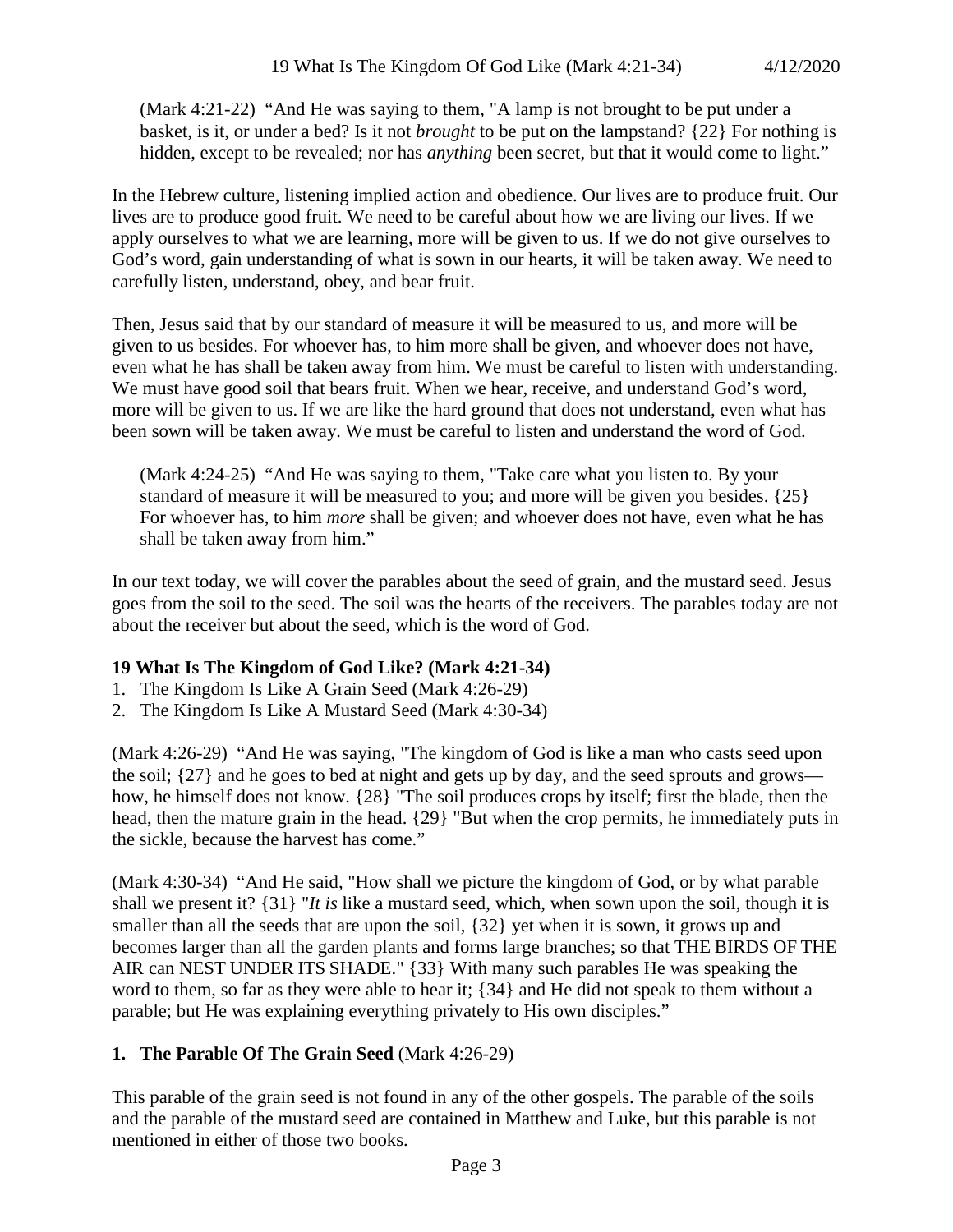The parable of the grain seed is about the kingdom of God. Jesus was constantly preaching about the kingdom of God. We do not teach nearly enough about the kingdom of God. The kingdom of God is the rule and reign of God. When Jesus said to people, "Repent for the kingdom of God is at hand," He was offering people the opportunity to repent and come under the rule and reign of Christ in their lives. Jesus wants people to understand that His kingdom is a heavenly kingdom. He wants us to understand what the kingdom of God is about. So, Jesus begins with the kingdom of God is like. He is going to use something in the natural to help us understand a spiritual principle about the kingdom of God.

(Mark 4:26a) "And He was saying, "The kingdom of God is like…"

This parable is about a man who casts seed upon the soil. It is not about the soil; the focus is one what the seed does after it is cast upon the soil. The sower casts the seed upon the soil and then goes to bed at night and gets up by day. After the man has sown the seed on the soil, he is not preoccupied with it. He does not know how it sprouts. He does not know how it grows. There is nothing that the man does, other than sow the seed. There is nothing that the soil does; it just holds the seed. The seed does what it was created to do. It sprouts and grows. After sprouting, it puts out a blade, then the head, and then the mature grain. The plant goes from seed to maturity. There is a growth process to maturity. There are different stages of growth in this process.

(Mark 4:26-28) "And He was saying, "The kingdom of God is like a man who casts seed upon the soil; {27} and he goes to bed at night and gets up by day, and the seed sprouts and grows—how, he himself does not know. {28} The soil produces crops by itself; first the blade, then the head, then the mature grain in the head."

In this parable, the seed is the Word of God. When it is sown into a person, it performs its work in us. The key is to get the Word of God sown into hearts. We don't have to help the word; the Word will work on its own. We don't have to understand how the Word of God works in our hearts. We just need to make sure the word is sown into our hearts.

In Hebrews 4:12, we find that the Word of God is living and active. When the Word of God is sown into our hearts, it is living and active. It will produce growth in our lives.

(Heb 4:12) "For the word of God is living and active and sharper than any two-edged sword, and piercing as far as the division of soul and spirit, of both joints and marrow, and able to judge the thoughts and intentions of the heart."

In 1 Peter 2:2-3, we are exhorted to long for the pure milk of the word like a newborn baby longs for its mother's milk. Why? We are to long for it because it will cause us to grow in respect to salvation. If we have tasted the kindness of the Lord and been born again, the Word of God will cause us to grow. This seed that is sown in our hearts will sprout. This seed will put out a blade. This seed will grow and put out a head, and then a mature grain will develop. The Word of God in our live does just that; it helps us to grow from a baby to maturity.

(1 Pet 2:2-3) "like newborn babies, long for the pure milk of the word, so that by it you may grow in respect to salvation, {3} if you have tasted the kindness of the Lord."

I received Christ into my life at the start of my sophomore year at Texas Christian University. I was a sinner and when I received Christ I went on living a life of sin. I did not read the Bible. I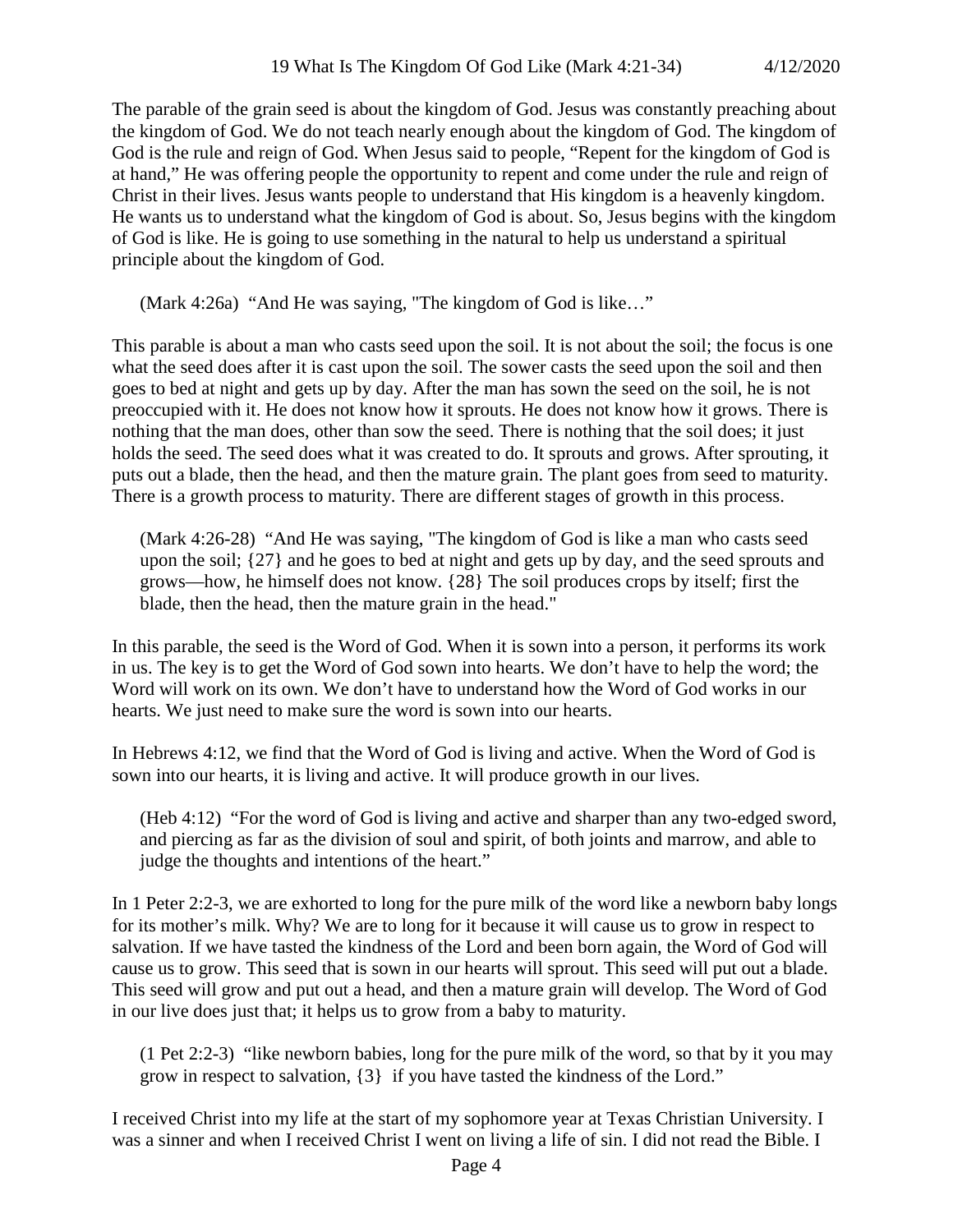did not know that I needed to read the Bible. I had nobody discipling me and telling me to read. My parents were living in Iran and I was only allowed one trip a year to visit them. I went at Christmas so I had nowhere to go in the summer, so I attended summer school. The Lord put a leader of Campus Crusade in the dorm room next to mine. Jim told me that I needed to read my Bible every day, so I started reading the Bible. I started with Proverbs. I couldn't stop reading it. I would read at least eight chapters of Proverbs a day. I would read Proverbs 1-8 one day. Then, I would read Proverbs 2-9 the next day. Jim did not tell me where to read or how to have a quiet time; he just told me to read my Bible. It was amazing what happened. I fell in love with the word and my life began to change. I saw a blade coming up. Then, I saw the stalk growing. My language changed. I stopped getting angry. I stopped being so selfish. God would show me things in the mirror of His word and as I read and meditated on them, my mind got renewed and my life changed. I did not know how the Word was doing it; it just did what it does.

In 1 Thessalonians 2:13, Paul thanked God that when they received the Word of God from him, they accepted it for what it really is, the word of God, which performs its work in us who believe. The word of God will perform its work in us. We just have to keep sowing the word into our hearts. I have nothing against daily devotions. I have nothing against religious books. They can be helpful to some people. But, if someone only reads a devotional and never reads the Bible, I have a problem with that. We have to encourage people to read their Bibles every day. We have to sow God's word in the soil of our hearts. It will perform its work in us when we plant it in the soil of our heart.

(1 Thess 2:13) "For this reason we also constantly thank God that when you received the word of God which you heard from us, you accepted *it* not *as* the word of men, but *for* what it really is, the word of God, which also performs its work in you who believe."

In James 1:21-25, we are exhorted to put aside all filthiness and in humility receive the word implanted which is able to save our souls. James encourages us to be doers of the word and not just hearers who delude themselves. Then, he talks about looking intently at the word, as if looking at a mirror. When we look intently at the word and live by it, we will not be a forgetful hearer, but an effectual doer. I encourage people to read the word of God and look at it intently. When we look intently, the word is not taken away from us, but it grows in our lives.

(James 1:21-25) "Therefore, putting aside all filthiness and *all* that remains of wickedness, in humility receive the word implanted, which is able to save your souls. {22} But prove yourselves doers of the word, and not merely hearers who delude themselves. {23} For if anyone is a hearer of the word and not a doer, he is like a man who looks at his natural face in a mirror; {24} for *once* he has looked at himself and gone away, he has immediately forgotten what kind of person he was. {25} But one who looks intently at the perfect law, the *law* of liberty, and abides by it, not having become a forgetful hearer but an effectual doer, this man will be blessed in what he does."

In Hebrews 5, God tells us that many ought to be teachers, but instead they are still infants and need milk. He said that solid food is for the mature, who because of practice have their senses trained to discern good and evil. Many people never look intently at the Word of God. They never get past the devotional reading. We need to encourage people to study the Word of God and learn to eat solid food. This will help people grow and mature.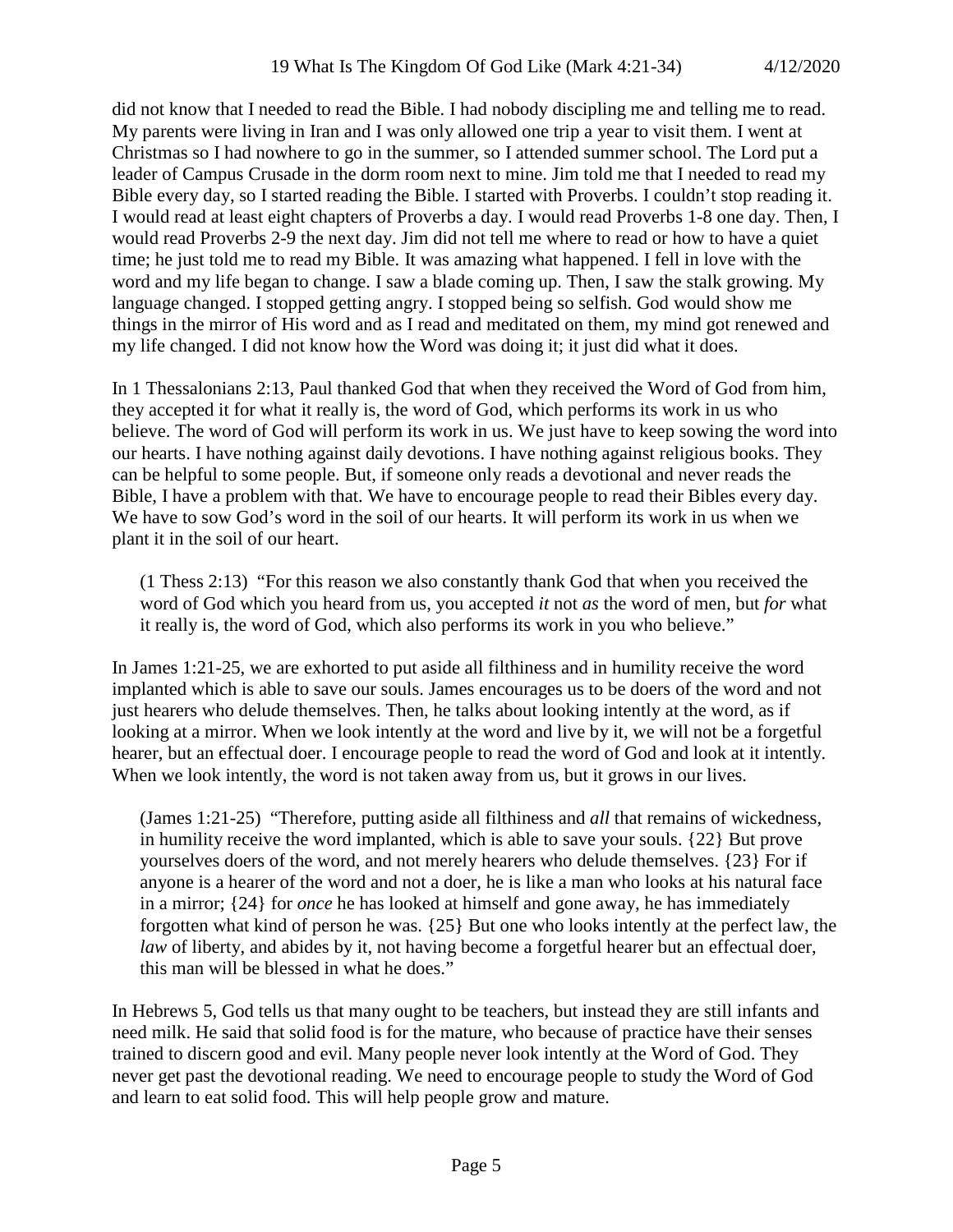(Heb 5:12-14) "For though by this time you ought to be teachers, you have need again for someone to teach you the elementary principles of the oracles of God, and you have come to need milk and not solid food. {13} For everyone who partakes *only* of milk is not accustomed to the word of righteousness, for he is an infant. {14} But solid food is for the mature, who because of practice have their senses trained to discern good and evil."

I take my job as a pastor very seriously. I spend a lot of time studying and meditating on the Word of God. I have been called to sow God's word into the hearts of people. I have been called to feed God's flock. I can't make people grow, but I can faithfully sow God's word in people. I pray for people and pastors out of Jeremiah 15:16. The prophet said, "Thy words were found and I ate them, and they became for me a joy and the delight of my heart; for I have been called by Your name, O Lord God of hosts." The word of God was a joy to Jeremiah. The word of God changed Jeremiah and transformed his life. He was called by God's name because his life reflected the life of God. I pray for people to have the joy in God's word and for it to perform its work in their lives.

(Jer 15:16) "Your words were found and I ate them, And Your words became for me a joy and the delight of my heart; For I have been called by Your name, O LORD God of hosts."

This parable ends with the man immediately putting in the sickle because the harvest has come. This does not mean that when we start maturing in Christ, God is going to harvest us and take us away. We must remember to take away the main point of a parable. The main point of the parable is that the word of God when sown into our hearts will cause us to grow to maturity and bear fruit. I do believe there is a prophetic implication to the parable. Jesus is going to come to reap the harvest. We find that in Revelation 14:14-16. An angel will come out of the temple and will cry out to Jesus who sat on the cloud, "Put in your sickle and reap, for the hour to reap ahs come, because the harvest of the earth is ripe."

(Mark 4:29) "But when the crop permits, he immediately puts in the sickle, because the harvest has come."

(Rev 14:14-16) "Then I looked, and behold, a white cloud, and sitting on the cloud *was* one like a son of man, having a golden crown on His head and a sharp sickle in His hand. {15} And another angel came out of the temple, crying out with a loud voice to Him who sat on the cloud, "Put in your sickle and reap, for the hour to reap has come, because the harvest of the earth is ripe." {16} Then He who sat on the cloud swung His sickle over the earth, and the earth was reaped."

In this sense, The Father has sown the seed, which is the Living Word. Jesus is the word. In John 1:1 we find that in the beginning was the word and the word was with God and the word was God. The Father sowed the Word, Jesus, into the earth. Jesus was buried and rose from the dead. The church sprouted and began to grow. It continues to grow to maturity. When the harvest is ripe, Jesus will come and reap the harvest on earth. I believe that is the prophetic fulfillment of this parable.

(John 1:1) "In the beginning was the Word, and the Word was with God, and the Word was God."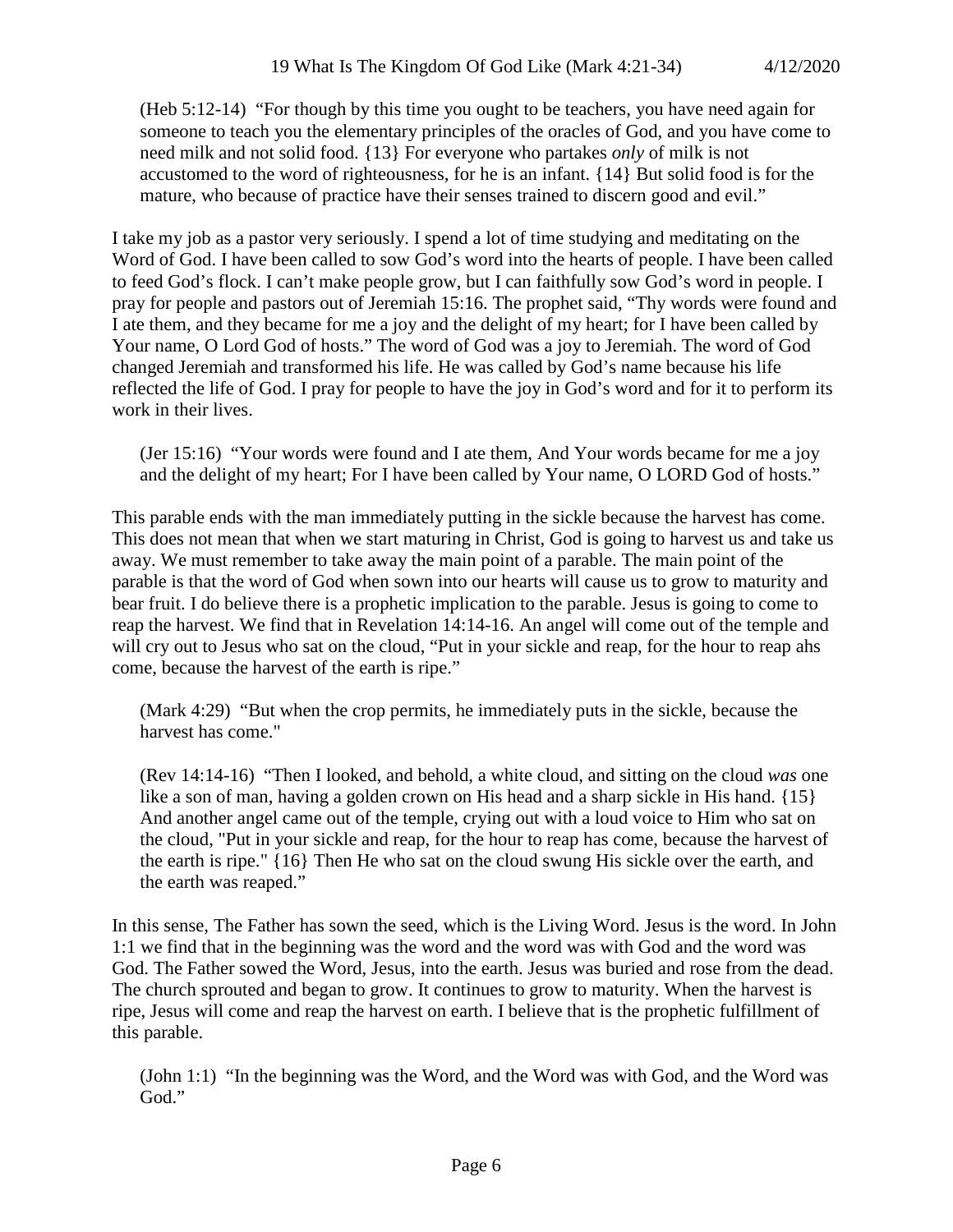#### **2. The Parable Of The Mustard Seed** (Mark 4:30-34)

In the parable of the mustard seed, the mustard seed was sown upon the soil in the garden. Though the seed was smaller than all the other seeds, it grew and became larger than all the other garden plants. It grew so large that the birds of the air came and built nests under its shade.

(Mark 4:30-32) "And He said, "How shall we picture the kingdom of God, or by what parable shall we present it? {31} *It is* like a mustard seed, which, when sown upon the soil, though it is smaller than all the seeds that are upon the soil, {32} yet when it is sown, it grows up and becomes larger than all the garden plants and forms large branches; so that THE BIRDS OF THE AIR can NEST UNDER ITS SHADE."

The kingdom of God is one that grows. The parable is a picture of visible growth. Jesus is considered to be the mustard seed that was sown. The garden is the garden of Israel. Though Jesus came as a little babe, and He had a very small group of disciples, after His death and resurrection, the kingdom of God began to grow rapidly. It spread its branches all over the world. The kingdom of God is one that gives shade, covering, and rest to people all over the earth. The growth of the kingdom of God is very evident.

In Ezekiel 17:22-24, the Lord gave prophet a picture of a cedar tree that He would plant on the high mountain of Israel. The tree would grow large and become a stately cedar, and birds of every king will nest under it and nest in the shade of its branches. This prophecy was that the nations of the earth would come under the shade of that tree. The parable that Jesus gave lines up with Ezekiel's vision. The kingdom starts very small in the garden of Israel, but it grows large and all the nations of the earth will seek shelter in God's kingdom. In Daniel 4, King Nebuchadnezzar also had a dream about a tree that grew big and the beasts of the field and the birds of the air found shade under it. That tree was Nebuchadnezzar and the birds are the nations under his rule.

(Ez 17:22-24) "Thus says the Lord GOD, "I will also take *a sprig* from the lofty top of the cedar and set *it* out; I will pluck from the topmost of its young twigs a tender one and I will plant *it* on a high and lofty mountain. {23} On the high mountain of Israel I will plant it, that it may bring forth boughs and bear fruit and become a stately cedar. And birds of every kind will nest under it; they will nest in the shade of its branches. {24} All the trees of the field will know that I am the LORD; I bring down the high tree, exalt the low tree, dry up the green tree and make the dry tree flourish. I am the LORD; I have spoken, and I will perform *it.*"

In Isaiah 9:6-7, a passage that is often used at Christmas because it speaks about the Messiah being born, it also says that there will be no end to the increase of His government or of peace, on the throne of David and over his kingdom. The kingdom of God is ever increasing. Remember that the kingdom of God is the rule and reign of God and the kingdom of God is ever increasing, just as the mustard seed increased. Though it began with the Father sowing the mustard seed into the earth, a tiny little seed, it grew and continues to grow all the time.

(Is 9:6-7) "For a child will be born to us, a son will be given to us; And the government will rest on His shoulders; And His name will be called Wonderful Counselor, Mighty God, Eternal Father, Prince of Peace. {7} There will be no end to the increase of *His* government or of peace, On the throne of David and over his kingdom, To establish it and to uphold it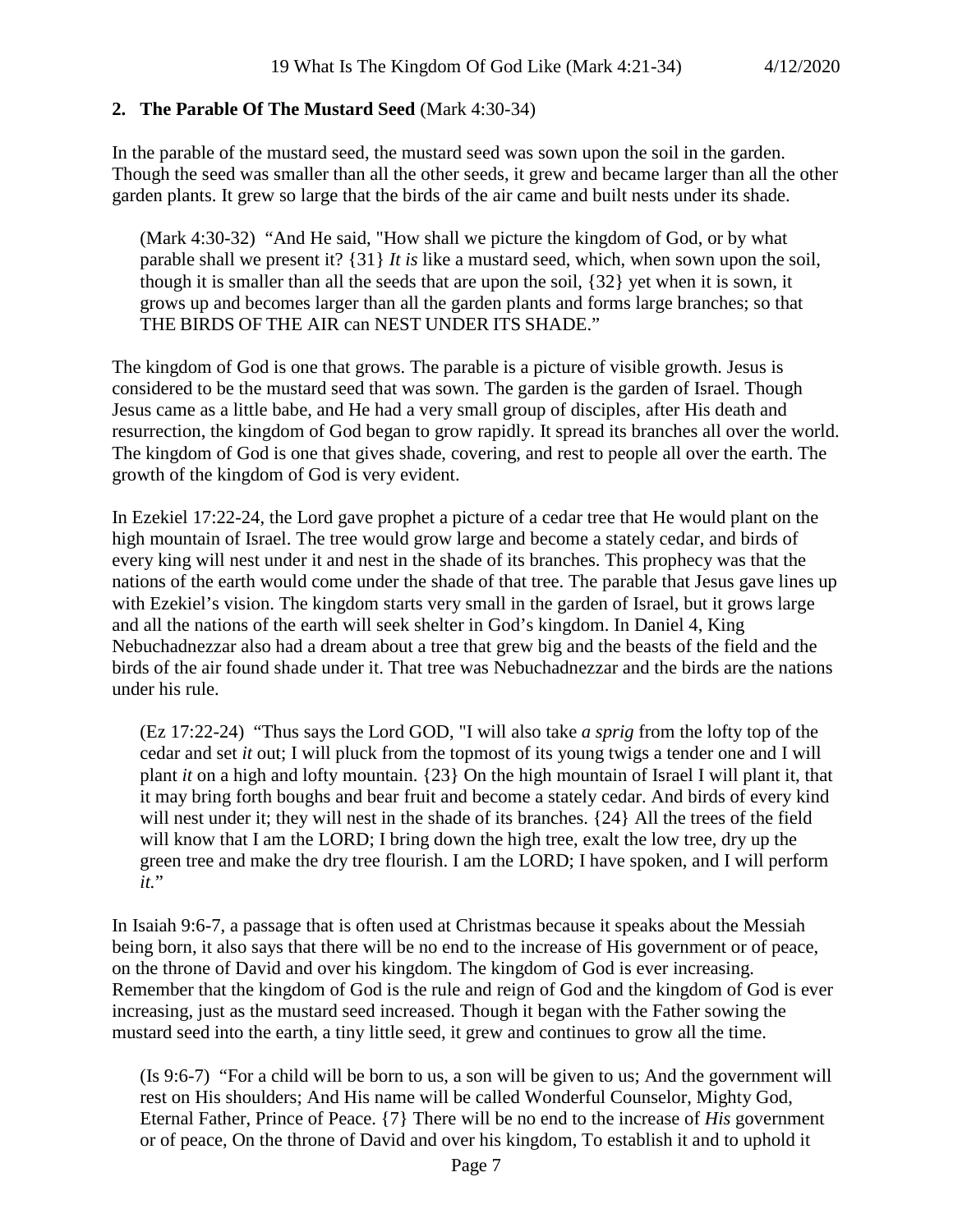with justice and righteousness From then on and forevermore. The zeal of the LORD of hosts will accomplish this."

There should be growth in our individual lives. We should be growing in our intimacy with the Lord. We should be growing in our knowledge and understanding of the Word of God. We should be growing in our faith. We should be growing in our love. We should be growing corporately. We should be sowing the word of God and the gospel, and we should be seeing the kingdom of God growing. This parable is a picture and promise of kingdom growth.

(Mark 4:33-34) "With many such parables He was speaking the word to them, so far as they were able to hear it; {34} and He did not speak to them without a parable; but He was explaining everything privately to His own disciples.

# **Conclusion and Applications**

Over the past few weeks we have looked at three parables. The first parable was about the soils. God is looking for good soil because He chose us that we might bear fruit. God wants us to bear 30, 60, and 100-fold fruit. A good heart hears with understanding and becomes a doer of the word. A good heart is well rooted and goes through afflictions and persecutions. A good heart seeks first the kingdom of God, not worldly things. The first parable was about the soil.

The second parable was not about soil, but about the seed. The seed will sprout, grow, form a head and produce fruit. The seed will perform its work in us, the soil. We just need to keep sowing the word of God into our hearts so that it can do its work. We may not understand how it works, but it will work. God's word is living and active and will cause us to grow and mature.

The third parable was not about the soil or the seed; it was about growth. A small seed can become a large tree that the birds can nest under its shade. A mustard seed of faith can move mountains. The kingdom of God is a growing kingdom. God wants you and I to be growing in our faith. He wants us to be growing in our knowledge and understanding. God wants His church to be growing in all respects.

Where are you at this morning? How is your soil? How is your root system? Do you need to get better rooted? God wants you to be well rooted. If that is you this morning, make a commitment to spend time reading God's word. Make a commitment to study and meditate on God's word. Make a commitment to become part of a local church who can help you get firmly rooted, and who can feed you with nutrients from God's word, and can water you with encouragement.

Are you bearing fruit in your life? Are there things that are choking out the fruit in your life? God wants you and I to be fruitful. If there are worries and worldly desires choking out the fruit, repent and put God first in your life.

Are you sowing God's word in your heart? God's word will do its work; it will perform its work in your life. If you are not spending time in God's word, let me encourage you to get on a good Bible-reading program. There are lots of good Bible reading plans. At our church website we have a number of different reading plans. Spend time reading in the Psalms and Proverbs. Spend time in the New Testament. As you read, think and meditate and pray about what you are reading. Try to gain insights and understanding so that the seed is not taken from you. Make a commitment to sow God's word in your heart.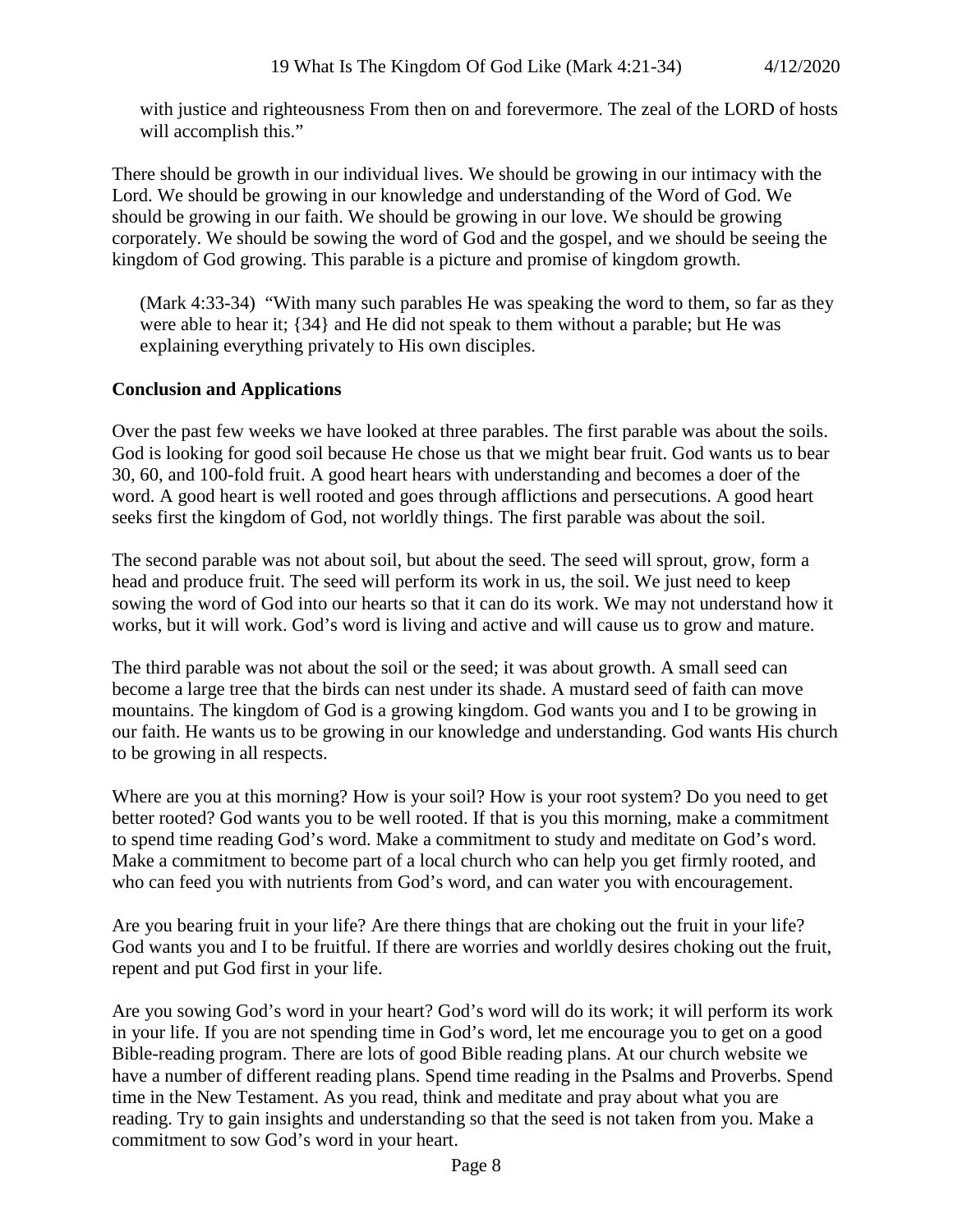How is your growth? Are you like the mustard tree? Are you growing in your knowledge of the Lord? Are you maturing in your faith? Are you becoming a place for those around you to seek shade under? God wants us to grow and to increase. He wants His kingdom to grow and increase in your life and in His church. Ask God to grow your faith. Ask God for His kingdom to come and His will to be done in your life. I want to close with a verse that the Lord put on my heart this past year. In Luke 12:32, Jesus said, "Do not be afraid, little flock, for your Father has chosen gladly to give you the kingdom." These parables are about the kingdom of God and God wants to give us His kingdom. He is glad and happy about giving you and I the kingdom of God. Let's pray.

(Luke 12:32) "Do not be afraid, little flock, for your Father has chosen gladly to give you the kingdom."